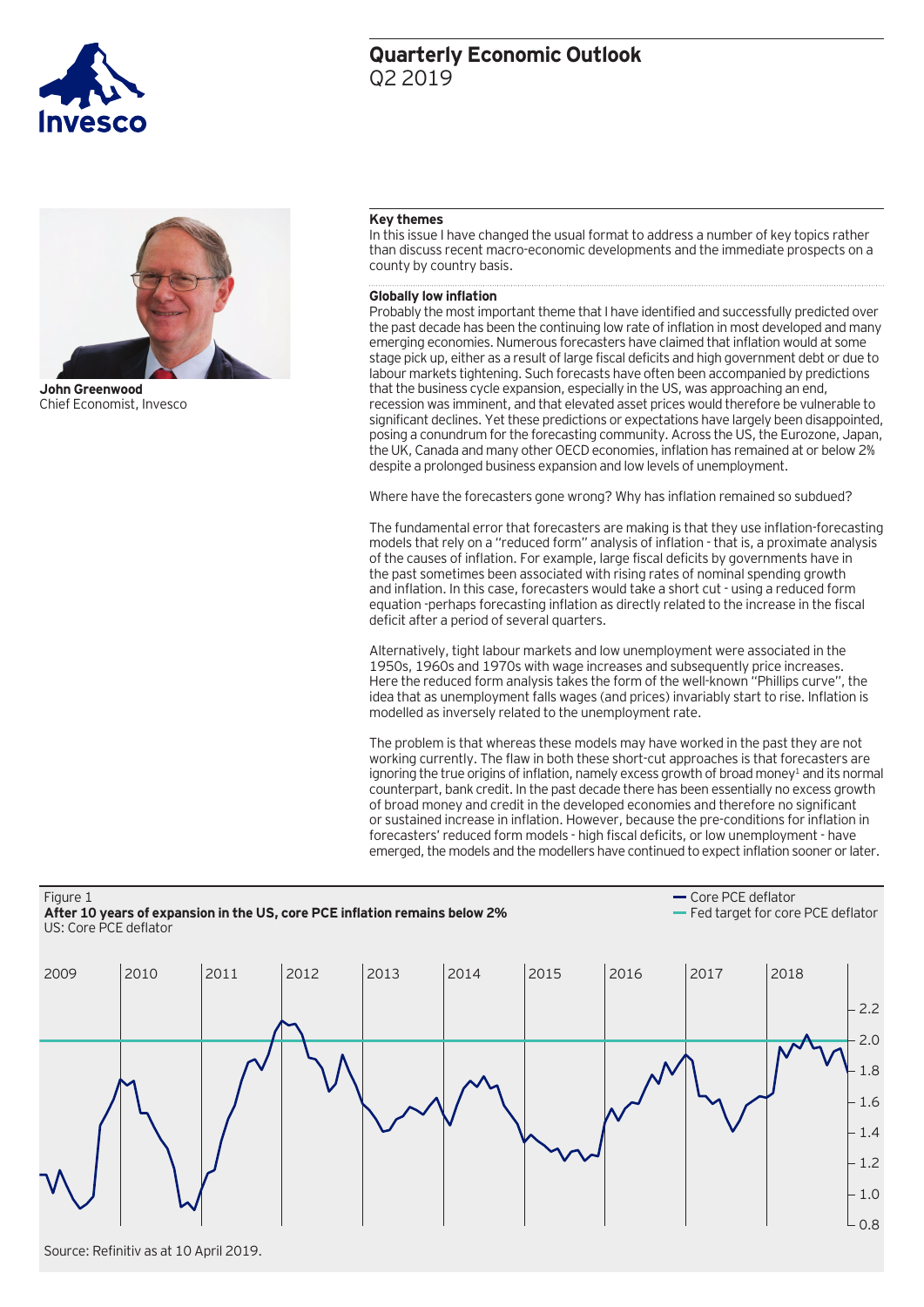These broad statements are applicable to the US, the Eurozone, Japan and even the UK. In each case large-scale government borrowing in the wake of the GFC has replaced private sector borrowing, allowing varying degrees of deleveraging in the private sector, in turn enabling money growth to stay low and therefore inflation to remain subdued.

Similarly, a prolonged period of moderate economic growth has enabled employment levels to rise and unemployment rates to fall. But low unemployment does not necessarily imply overheating. It is perfectly feasible for an economy to grow at or close to its potential growth rates without inflation rising much – achieving a kind of steady state condition - provided that broad money growth remains consistent with low inflation.

For an early example of this phenomenon consider Japan in the period 1975-85 when M2 averaged 10% p.a., real GDP grew at 4% p.a., velocity declined steadily at 2% p.a. and inflation averaged 4% p.a. (considered a relatively low inflation rate in those days). It was only the currency agreements of the Plaza (1985) and the Louvre (1987) which derailed the Japanese economy and led to the disastrous asset bubble of 1985-89.

In short, provided that broad money growth across the developed world remains low and stable it should be entirely possible for the current business cycle expansion to continue for several more years with low inflation. Higher inflation, rising interest rates and a collapse of asset values is not inevitable – at any rate within the next two or three years.

1 NB "Money" here does not refer to the monetary base or the balance sheet of central banks, which were greatly expanded by QE. It refers to the broad quantity of money held by households and non-bank companies which, despite large-scale asset purchases by central banks (QE), did not grow rapidly.

| Consensus & Invesco forecasts for 2019 |                 |                      |     |                                                       |     |  |  |  |  |  |  |
|----------------------------------------|-----------------|----------------------|-----|-------------------------------------------------------|-----|--|--|--|--|--|--|
|                                        |                 | 2018 Actual          |     | <b>2019 Consensus forecasts</b><br>(Invesco forecast) |     |  |  |  |  |  |  |
| <b>Consensus Economics</b>             | <b>Real GDP</b> | <b>CPI</b> inflation |     | <b>Real GDP</b>                                       |     |  |  |  |  |  |  |
| US                                     |                 |                      |     | 2.6)                                                  |     |  |  |  |  |  |  |
| <b>Furozone</b>                        |                 |                      |     | $\Delta$                                              |     |  |  |  |  |  |  |
| UK                                     |                 |                      |     |                                                       | 2 N |  |  |  |  |  |  |
|                                        |                 |                      |     |                                                       |     |  |  |  |  |  |  |
|                                        |                 |                      | 2.3 | 9)                                                    |     |  |  |  |  |  |  |
|                                        |                 |                      |     |                                                       |     |  |  |  |  |  |  |

China 6.6 2.1 6.2 (6.3) 2.1 (1.4) India 7.1 3.6 7.3 (7.2) 4.1 (3.8)

Figure 2 (%)

Source: Consensus Economics, Survey Date: 11 March 2019.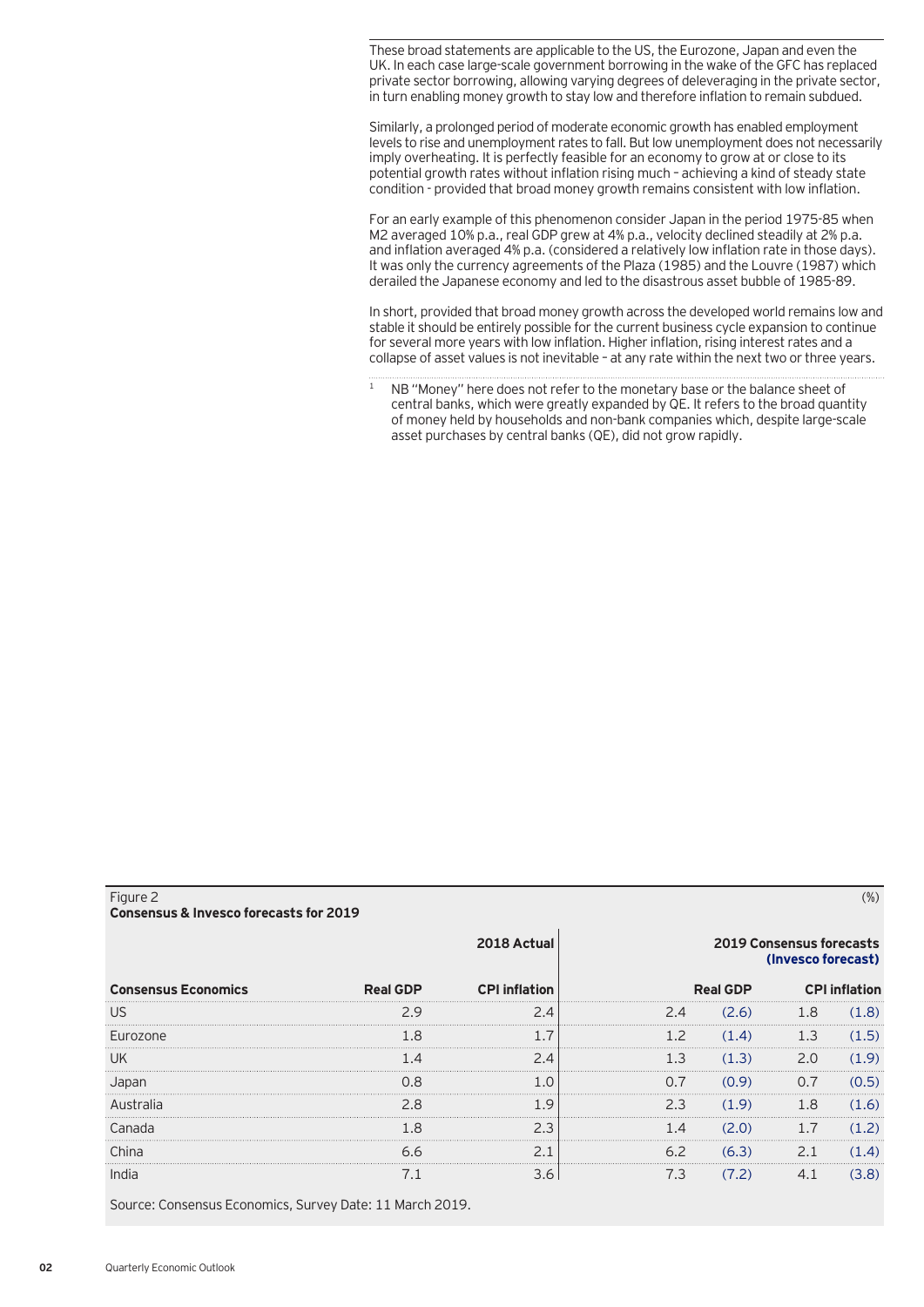# **United States**

#### **End- or mid-cycle?**

Excess money growth and/or excess leverage are the two main underlying triggers for recessions. Therefore, if money and credit growth remain moderate and inflation stays subdued, it follows that there will be no need for central banks to tighten in such a way as to threaten a recession. Equally, provided that leverage does not build up excessively - as it did in 2003-08 - then there is no reason to expect a major financial accident similar to the bankruptcy of Lehman Brothers, which led to the freezing of credit markets and the collapse of spending and hence GDP in 2008-09.

On this basis, and in contrast to most forecasters, I maintain that the US economy is closer to mid-cycle than end-cycle. Growth has been moderate and inflation restrained, while the US Federal Reserve (Fed) has been gradually attempting to normalise interest rates. But the manufacturing slowdown of 2018 combined with the Fed's rate hikes last year set alarm bells ringing for some investors. In my view the US has been experiencing the kind of mid-course correction that occurred as a result of the interest hikes in 1994-95 or the milder correction witnessed in 2004- 05. In both cases the business cycle expansion continued for several more years after the series of interest rate increases. The obvious implication is that the US economy - and those economies strongly affected by the US business cycle - can continue to expand for several more years. In turn that means that risk asset prices - equities, real estate or commodities – can rise further before the end of the current upswing.

#### **Yield Curve Inversion**

Starting around November/December 2018, investors on Wall Street became alarmed at the mild inversion of part of the US Treasury yield curve. Financial markets have learned the mantra that yield curve inversions are followed by recessions. The result was a steep sell-off in equities and commodities in October and December, and a risk-off retreat into government bonds. Subsequently, and particularly after members of the Fed's Federal Open Market Committee started to indicate a switch in interest rate and balance sheet strategy, the equity and commodity markets recovered strongly.

Is Wall Street's mantra reliable? Do yield curve inversions invariably imply that a recession is imminent?

First, the shape of the yield curve depends on supply and demand in the bond and credit markets; it is not solely decided by policymakers at the central bank or at the national treasury.

Second, some yield curve inversions have been followed by recessions in the US (and elsewhere), but there have been numerous examples of recessions without yield curve inversions, as well as inversions of the yield curve without recessions. Numerous episodes from the past three decades of financial history in the US, Australia, Japan and Germany clearly demonstrate that the yield curve is not a reliable predictor of recession.

Third, when the Fed (or other central bank) deliberately tightens policy, slowing money and credit growth by raising shortterm rates, this typically inverts the yield curve and will typically be followed by a recession. However, it should be noted that it is the slowing of money and credit growth that causes the recession (because this restricts spending power), not the rising short rates alone. In other words, an inverted yield curve will normally be followed by a recession only when it is a symptom of tightening monetary policy. Currently the data show that the Fed is not trying to tighten monetary conditions only to "normalise" monetary policy.

The growth of US broad money (M3, for example) and credit has not slowed since the start of 2018. Moreover, the Treasury yield curve has inverted mainly because of changed views about inflation and growth resulting from the fall in the oil price last autumn and the slowdown in consumer price inflation. Lower growth and inflation expectations have led investors to buy more long-dated Treasuries (pushing down their yield). In addition the US government has been issuing more short-term Treasuries to finance the increased federal deficit, pushing up their yield alongside Fed's rate increases until

December. The Treasury shifted its bond issuing strategy to increase short-dated issues in response to banks' greater demand for safe assets under the new BIS (Bank for International Settlements) rule that banks must hold higher quality liquid asset ratios.

In summary, the recent yield curve inversion is more a symptom of shifts in supply and demand in the credit markets, not a result of Fed tightening. I therefore believe that it will not be followed by recession in the US any time soon.

#### **Modern Monetary Theory**

MMT or Modern Monetary Theory is an approach to monetary theory and fiscal policy which has been much discussed in recent months. Its adherents say MMT justifies large increases in government spending which will ensure full employment without inflation. The theory relies on the experience of recent years to claim that any government that creates its own currency can run very large deficits without igniting inflation. In the US its leading proponents (such as Stephanie Kelton, adviser to Senator Bernie Sanders in his 2016 campaign) advocate schemes like a "federal jobs guarantee" programme, the "Green New Deal", and "Medicare for All" - all schemes that imply there is room for much more government spending without risking inflation.

However, a careful review of both theory and data make it clear that it has been low money growth that has kept inflation under control, and that, separately, large government deficits have only been financed at low interest rates because (a) inflation has been low, and (b) simultaneously the private sector was reducing its indebtedness, creating space for larger fiscal borrowing without the normal pressures of crowding out. In the absence of these unique pre-conditions in the aftermath of the GFC, however, the implementation of MMT could easily have resulted in the uncontrolled expansion of government debt, potentially rapid money growth and accelerating inflation.

In my view MMT has been popularised in recent years as a result of three key misunderstandings or mistakes about economic theory. First, MMT misunderstands the role of quantitative easing (QE), implying that there was somehow a "free lunch" available from the authorities that could somehow be distributed as free money to lower income groups or to those who are unemployed. Second, MMT confuses money (which is a stock or balance sheet item) with tax revenues (which are a flow item from the national income statement). Third, MMT confuses monetary policy, which has the role of creating the right amount of money in an economy, with fiscal policy, which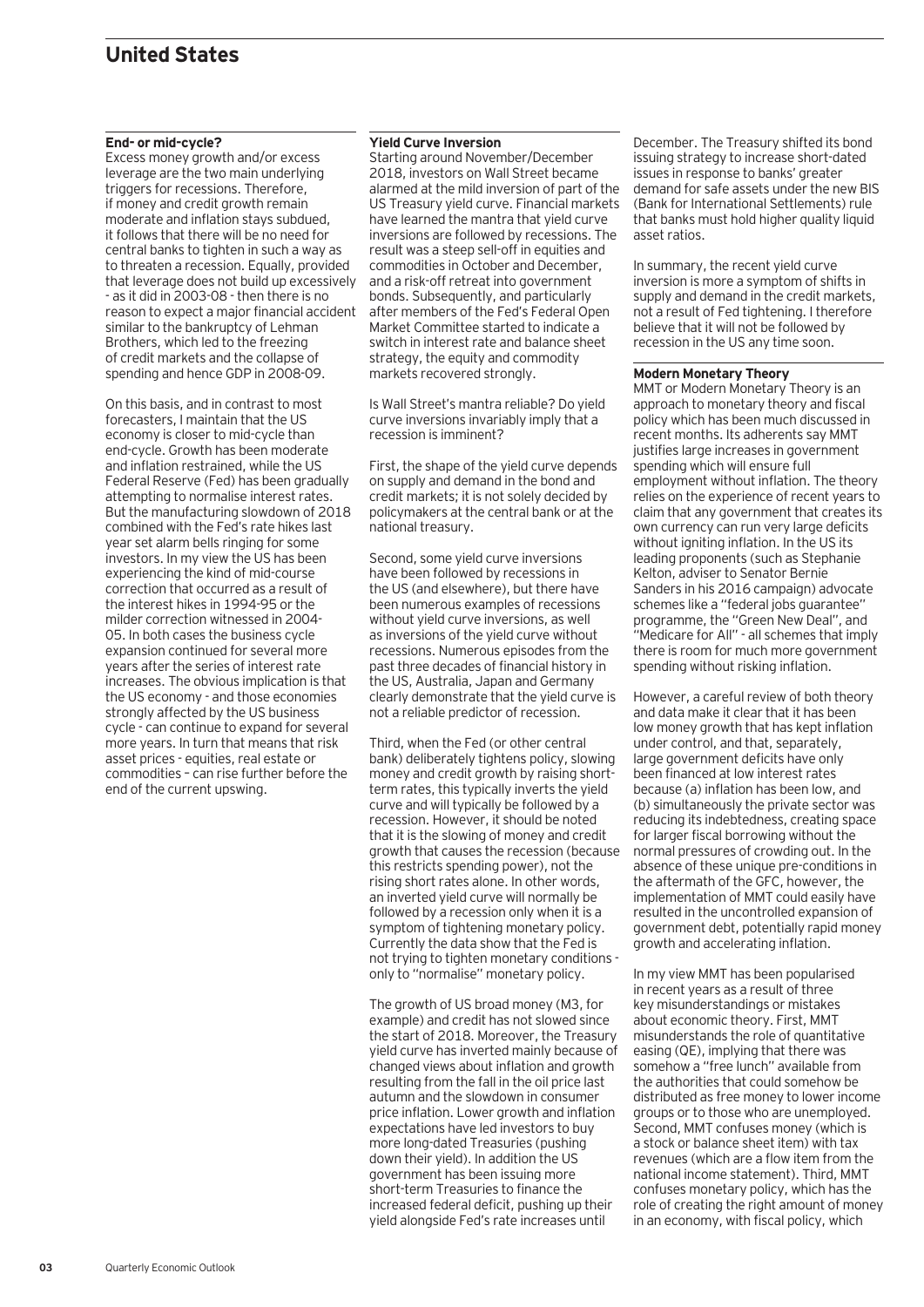### **United States**  (Continued)

has the role of dividing national income or spending between the public sector and the private sector. For clear thinking in these matters it is always best to separate monetary and fiscal policy.

The first point is that money is created in an economy when commercial banks make loans. However, in the aftermath of the GFC of 2008-09, commercial banks became risk averse, reducing their lending which in turn meant that the money supply could have declined precipitously. If the central banks had done nothing there was a real risk of repeating the Great Depression of 1931-33 when the stock of money declined by one third, in part because bank lending had declined by a similar magnitude and in part because there were runs on banks. QE was therefore introduced in 2008-09 by the Fed in the US and the Bank of England (BoE) in the UK, in effect enabling these central banks to create money at a time when the commercial banks were either not creating money or were actually shrinking the amount of money in the economy.

Now that US and UK banks have been recapitalised and repaired and are once again lending normally, money is growing and there is no need to continue with QE. In fact it would be a mistake to do so as it would risk creating too much money, and hence inflation. The fact that central banks can create money in an emergency does not mean it is a good idea to do so regularly (as MMT advocates imply).

Moreover, just because governments have been able to run large deficits without inflation in recent years does not mean it is always possible to do so. What has happened is that - thanks to risk aversion on the part of lenders and borrowers, plus new, tighter regulations on bank capital, loan underwriting and bank liquidity - overall money growth has remained slow keeping inflation low. Meantime, households and financial institutions in the private sector have been reducing leverage, allowing governments to increase their indebtedness. Monetary restraint has dominated fiscal expansion.

The second and third points can be taken together. MMT believers tend to conflate money created by the central bank with revenue available to the government, making out that money created by the central bank can be deployed by the government just like any normal stream of tax revenue or debt issuance. But the "money" that central banks created via QE was not "income" or government revenue or a free lunch available to be distributed to the unemployed, to those requiring medical treatment or to anyone else. It was a monetary operation that created a deposit liability against the purchase of a security from a non-bank entity (such as a pension fund or insurance company), in turn representing the hard-earned funds of an individual or corporation. At some stage the security will need to be sold back to the non-bank private sector by the central bank to reduce excess reserves in

the banking system and ensure that broad money does not start to grow too rapidly. Once the QE money created by the central bank has served its purpose it will need to be withdrawn; it will not be available as a free hand-out.

In sum, the task of a central bank is to ensure that the supply of money to the economy – whether via the banks or via the central bank – is neither too much nor too little but just sufficient to meet the inflation target, whereas the task of any democratic government (in a budgetary sense) is to ensure that revenues and expenditures are broadly matched over the cycle, and that the share of government spending as a share of total spending or GDP is in line with the wishes of the electorate. By confusing monetary and fiscal policy or treating them as if they were one and the same, MMT threatens to undermine the separate contributions of each to sound and stable finances.





 $-$  M3 & Proxy M3 (12M MAV, LHS) All govt debt/GDP (%, RHS) **Recession** 

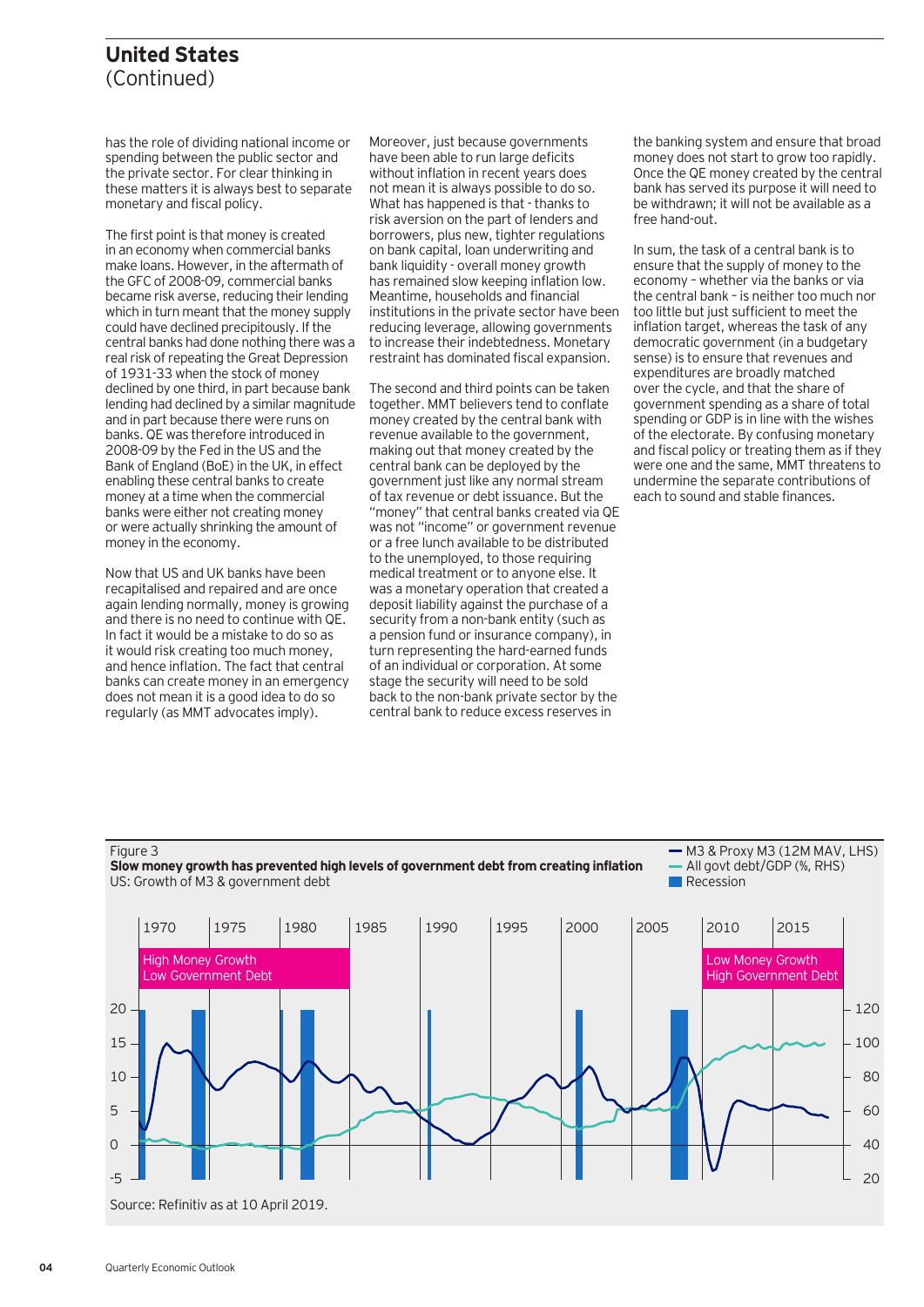### **Eurozone**

#### **Temporary slowdown or chronic deficiency of demand?**

The manufacturing downturn in the Euroarea during 2018 has been particularly severe in some of the capital goods industries as well as in the auto sector. The question is whether it will prove to be a temporary period of weakness, or whether it is symptomatic of a deeper, underlying shortage of aggregate demand.

Aggregate demand or total spending on goods and services in any economy is ultimately driven by the rate of growth of aggregate purchasing power, which essentially means the growth in the quantity of funds available for spending, and the preferences of the holders for how much they choose to hold relative to income (i.e. the income velocity of circulation). In the Euro-area there has been no problem with the behaviour of velocity which declined by 2.8% p.a. from the start of the single currency area in 1999 until 2010. The euro debt crisis of 2011-12 caused a temporary upward shift, and since then the decline of velocity has been at a slower 0.5% p.a. The problem has been with the erratic growth of broad money (M3) before and after the GFC.

Prior to the GFC (until about 2004) there had been a commitment on the part of the European Central Bank (ECB) to maintain a "monetary pillar" expressed as a "reference" growth rate of roughly 4% p.a. for M3. This rate turned out to be too low (6% would have been a better choice) and therefore the target was dropped, and M3 gradually accelerated to double-digit growth rates in the year or two before the GFC, helping to exacerbate asset bubbles in the peripheral economies.

Since the GFC the ECB has had the opposite problem: money growth has been too low most of the time, which explains why the CPI has persistently undershot its target for inflation of "below but close to 2% over the medium term". In part the reason was because the ECB chose to ease liquidity by lending to the banks (initially through LTROs in 2011- 13, and more recently through so-called "Targeted LTROs") instead of conducting QE operations along the lines of the operations by the Fed or the BoE. In effect this meant that the ECB was lending to risk-averse banks who simply took the cheaper funds from the central bank in place of the funds they had previously obtained from the inter-bank market, but they did not increase lending to nonfinancial companies or households. The result was that Euro-area lending declined between 2011 and 2013 from +4% yearon-year to -4% and M3 growth averaged only 1.8% between 2010 and 2014.

Instead, if the ECB had bought securities from non-banks starting in 2009 or 2010 it would have created new deposits in the banking system, enabled the banks to unwind their loans without reducing or slowing M3 growth, and would probably have greatly reduced the severity of the Eurozone debt crisis of 2011-12. It would also have avoided the damaging move into negative interest rates.

From the start of QE in March/April 2015, M3 growth improved to close to 5%, and as a result there have been clear areas of improvement – notably the labour market. From a peak level of 13.1% in mid-2013, Euro-area unemployment had fallen to 7.8% by February - data clearly consistent with a recovery that has some momentum behind it, and driven by permanent, full-time, better paid jobs in sharp contrast to earlier dependence on part-time job growth.

However, since the end of 2017 and the start of ECB tapering of its asset purchases, M3 growth has slowed, falling to 3.5% last September and 4.3% in February. The problem remains that while Euro-area banks have not fully repaired their balance sheets, they remain risk-averse, and lending is still anaemic. Without the boost from the ECB's QE asset purchases it is therefore highly likely that M3 will slow further, undermining the potential recovery. This is likely to outweigh the importance of any putative recovery in manufacturing or in the capital goods sector.

Total assets of ECB (Euro TN, LHS)



**05** Quarterly Economic Outlook

Figure 4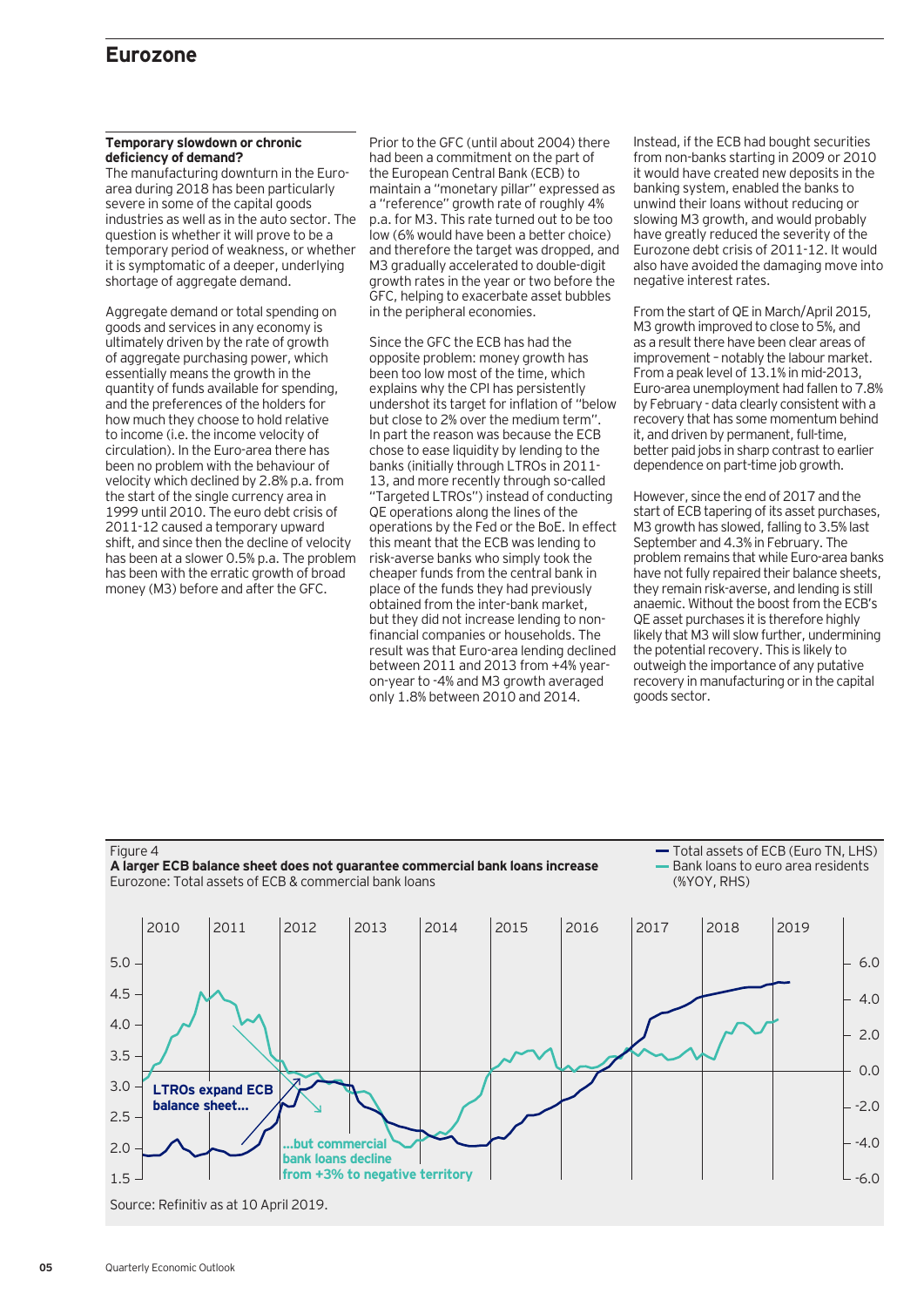## **United Kingdom**

**Brexit-related hesitancy continues to hold down bank lending and investment** The BoE's Monetary Policy Committee (MPC) decided to keep Bank Rate unchanged at 0.75% at its meetings on 7 February 2019 and 21 March 2019, and to keep the stock of outstanding government and corporate bond purchases unchanged at £445 billion (comprised of £435 billion in government bonds and £10 billion is corporate bonds). Until the uncertainties of the Brexit crisis are resolved it seems unlikely that the BoE will embark on any new initiatives in monetary policy. Despite having given clear signs last year that interest rates would be rising in 2019, the BoE's Governor, Mark Carney, and the MPC members have been compelled by economic weakness to postpone any thought of tightening or normalising action in the sphere of monetary policy. Meantime, money and credit growth - the fuel for spending growth in the economy - have been slowing: M4x, or money held by households and businesses, slowed from 7.4% year-on-year in April 2017 to 2.0% in February 2019, mostly driven by slower bank lending which decelerated from 6.1% in April 2017 to as low as  $0.8\%$ in August 2018, and has averaged a low 2.4% year-on-year over the six months August 2018 to February 2019. Brexit or no Brexit, these low growth rates will almost certainly result in very low inflation over the next year or two.

In normal times such low growth rates would have been ringing alarm bells in policy circles, prompting urgent corrective action. However, the political and economic forces unleashed by the Brexit saga are such that the BoE is unable to turn things around on its own. Having played the primary role in restoring the British economy to growth after the slump of 2008-09, monetary policy has had to play second fiddle to the policy-makers in Downing Street and Westminster since the referendum. Consumer and business confidence and hence the rates of growth of spending in the economy have been knocked back severely by the on-going uncertainties of the tussle between London and Brussels over the future of the UK after Brexit. Consequently it is only feasible to forecast a meagre 1.3% real GDP growth for the year, well below the long-term potential growth rate of the economy.



**06** Quarterly Economic Outlook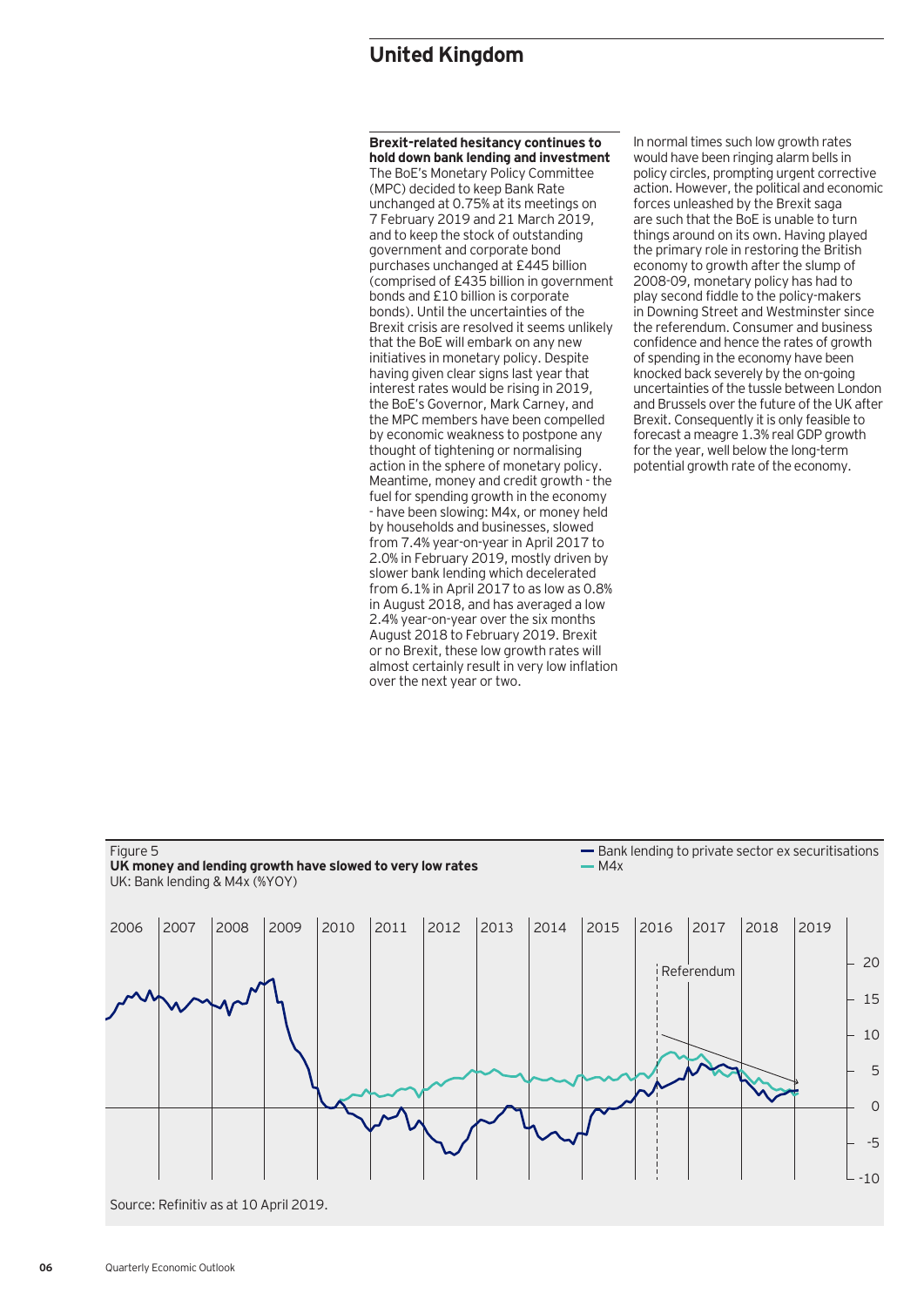## **China**

#### **Confronting the challenge of deleveraging while maintaining growth**

As many of the developed western economies learned in the wake of the GFC, it is difficult if not impossible to repair the balance sheets of major sectors of an economy while at the same time trying to expand at a normal economic growth rate. This is the dilemma at the heart of China's slowdown over the past two years. Having accumulated large amounts of debt over the preceding 7-8 years, the Chinese state-owned corporate sector and parts of the financial sector find their growth constrained. They cannot continue to borrow and invest at the same carefree pace as before, yet the People's Bank of China and other authorities are wary of allowing the growth rate to fall too sharply because of the social unrest that may follow.

As a result, China's macro-policy making over the past year or so has therefore shifted from the previous clear directional thrust - either to expand or contract - to a seemingly contradictory set of strategies that include a mixture of restraints on lending by the shadow banking system and macro-prudential controls on lending to the housing sector on the one hand accompanied by the easing of interest rates and lowering of reserve requirement ratios on the other. All this has been happening against the backdrop of the on-going trade negotiations with the Trump administration, which, at the time of writing, are still not completed.

The results in the short term are likely to comprise some further slowing of growth momentum and a significant downturn in reported inflation. Already there was deflation at the producer price level reflecting the falls in commodity prices in late 2018, and consumer prices had fallen below 2%. Unless and until a more expansionary macro-economic policy mix starts to gain traction, inflation in China is likely to fall further.

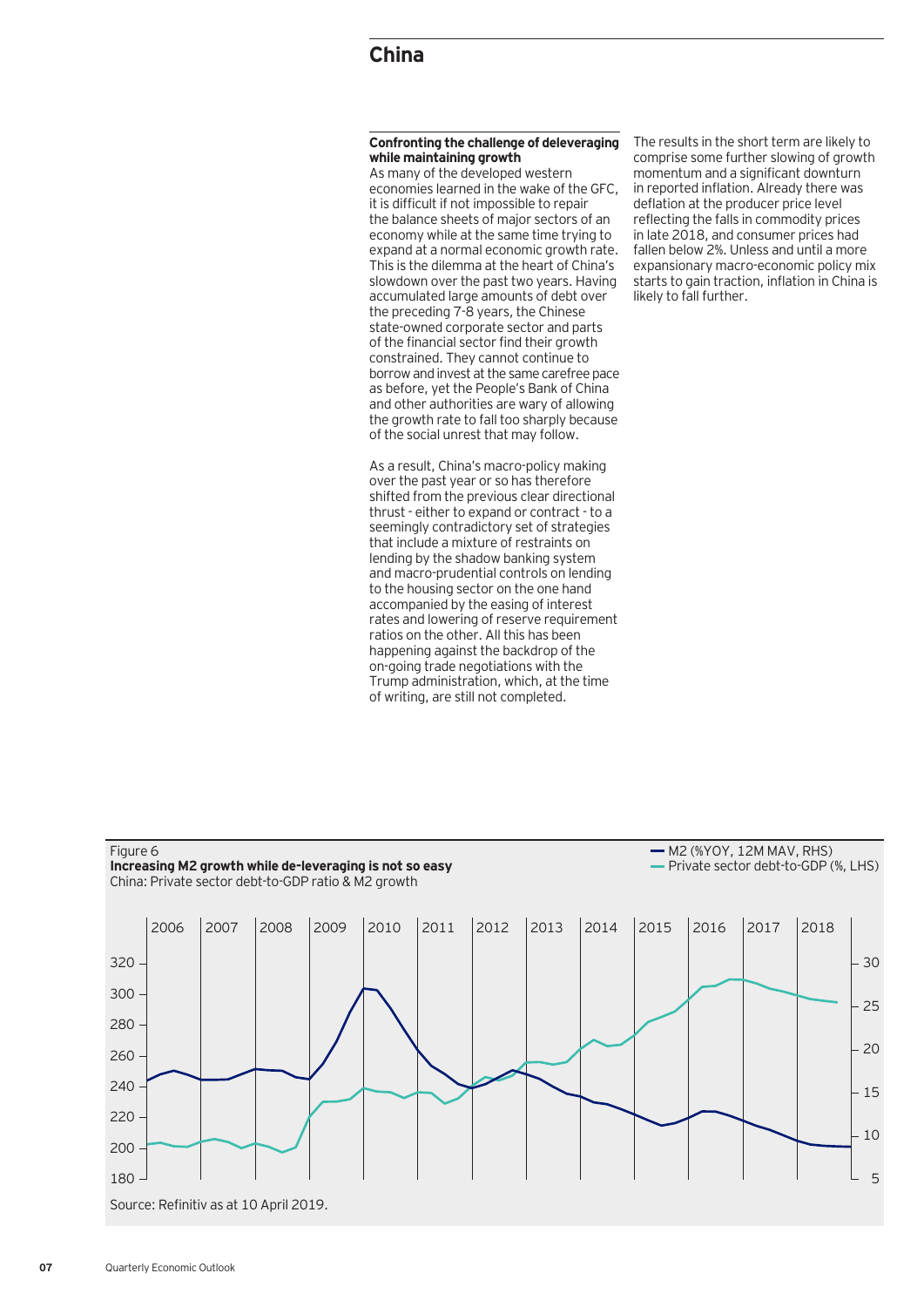#### **Japanese economy continues to undershoot the inflation target**

The Japanese Prime Minister, Shinzo Abe, has been in power for just over six years since his election victory in December 2012. One of his first decisions as prime minister was to appoint Haruhiko Kuroda as 31st Governor of the Bank of Japan (BoJ) from 20 March 2013 for a five-year term. In turn, Mr Kuroda undertook to raise the inflation rate to 2% within two years – two years being the standard length of the lag between monetary policy actions and their presumed effect on inflation.

Yet six years after his appointment, and following his re-appointment in April 2018 for a further five years, Governor Kuroda has signally failed to raise Japan's consumer price inflation rate to 2%. This is despite large-scale asset purchases that have resulted in a near-quadrupling of the BoJ's balance sheet from JPY 144 trillion in March 2012 to 562 trillion in March 2019 under a much trumpeted policy known as "Quantitative and Qualitative Easing" (QQE). On the latest figures (for February 2019) the headline CPI had increased by a mere 0.2% year-on-year, while the core CPI - which excludes fresh food - was up only 0.7% over the year and the "core-core" CPI - which excludes food and energy prices - was up just 0.3% over the twelve months. Something is clearly amiss with the policy, but the question is precisely where have things gone wrong?

Nevertheless, in pursuit of the theory that interest rates drive investment and spending, and in turn inflation, the BoJ first lowered short-term money market rates to zero, and then reduced interest rates on one tier or segment of its complementary deposit facility for banks and "tanshi" (or short-term money market brokers) to negative territory. In addition, it has undertaken a policy of yield curve control (YCC), effectively keeping the yield on the 10-year JGB close to 0% since September 2016. The problem here, as in the Eurozone, is that despite the availability of zero or negative rates, the lenders are risk-averse and reluctant to lend while the borrowers are also reluctant to increase their indebtedness in an environment of very slow real or nominal growth. In other words, it is not the level of rates alone that is the key to ensuring the growth of bank lending or money growth, or inflation.

The second error concerns the counterparties to its asset purchase programme. Instead of buying securities from non-banks and paying them with new deposits (thereby increasing the money supply), the BoJ has bought the bulk of its JGBs from the banks. This can clearly be seen in the decline of commercial bank holdings of securities as contrasted with the increase of BoJ holdings in Figure 7. (Note, however, that because the data in the chart are based on month-end balance sheet data they understate the implied sales of JGBs by commercial banks to the central bank.) The result has been that the central bank has had to rely on risk-averse banks to increase lending and hence broad money growth, instead of creating the required deposits itself. If it had purchased JGBs from non-bank financial corporations or households, there would by now be a substantially higher level of deposits and money in the Japanese banking system, M2 could be growing at 5-6% p.a. instead of 1-3%, and the inflation rate would be 2% or greater. Instead, the purchase of over JPY 400 trillion has largely been wasted. Of course the purchases of ETFs and J-REITs are mainly from the non-banks and these have helped to boost M2, but the scale of these purchases has been only 5% of total asset purchases. Another way to state this proposition is to say that it is broad money that creates inflation, not money on the balance sheet of the central bank.



Source: Refinitiv as at 10 April 2019.

<sup>2</sup> Commercial bank data showing JGB holdings do not reflect securities purchased and sold between month-end dates.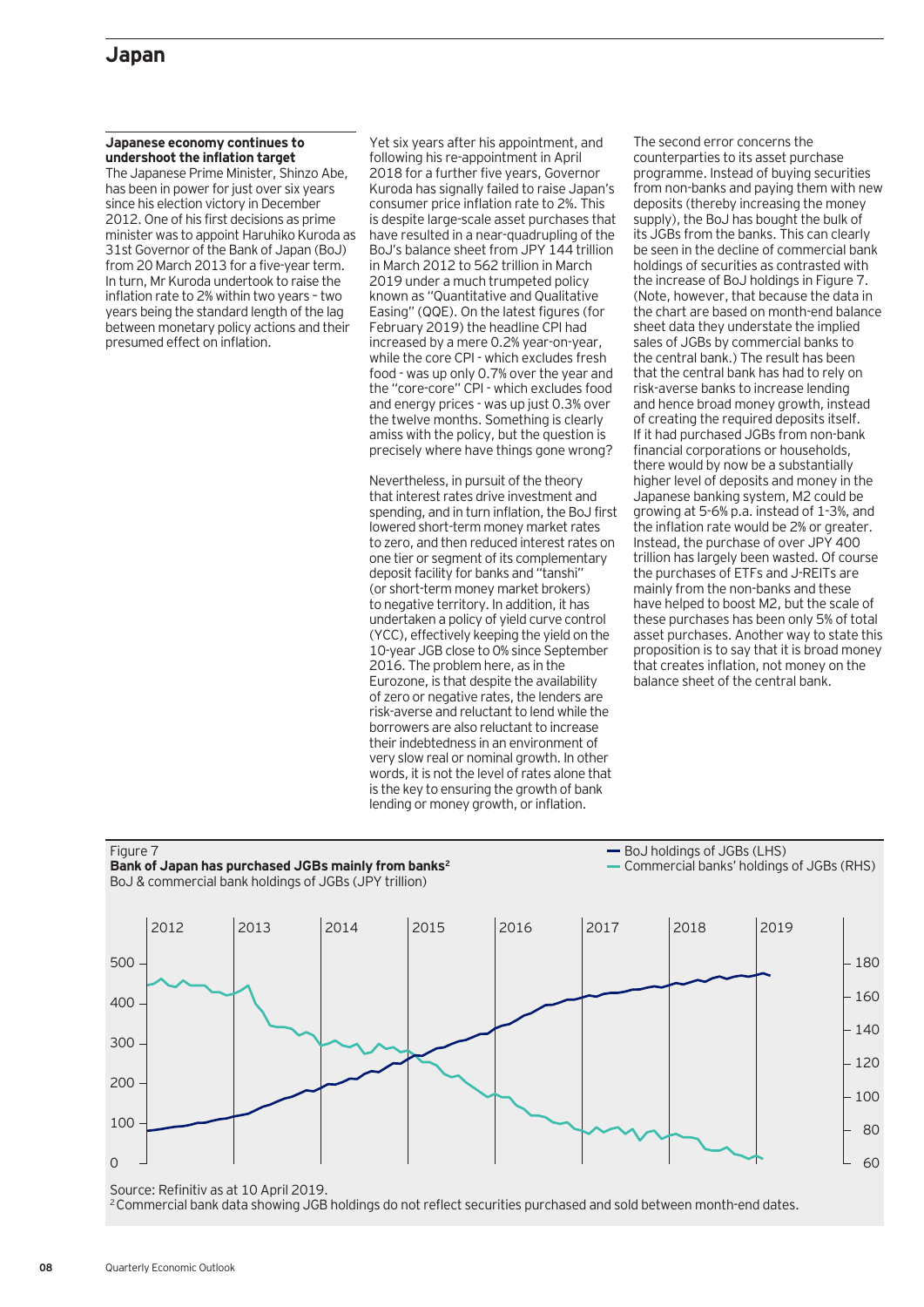# **Commodities**

The softening of global manufacturing, as reflected in Purchasing Manager Indices (PMIs), during the second half of 2018 prompted a moderate decline in the Commodity Research Bureau Index of commodity prices. Between mid-June and late December the index fell close to 10% in US dollar terms. (This index consists of 22 sensitive items but excludes crude oil and other energy products.) However, over the same period the S&P GSCI Index of spot prices fell just over 25%, reflecting the large weighting of energy products in this index. (The S&P GSCI is a worldproduction weighted index that is based on the average quantity of production of each commodity in the index over the last five years of available data.)

Since the end of 2018 there has been a recovery in both indices, with the S&P GSCI again leading thanks to its large weighting in energy. Brent crude oil prices, for example, have risen from a low of \$50.47 on 24 December to just over \$71.73 on 10 April, a rise of 42%. Decisions by OPEC and temporary disruptions to oil supply due to political and other factors in Venezuela, Libya, Iran and elsewhere have accentuated the rapid recovery in oil prices, but the longer term outlook for oil and commodity prices in general will be shaped by global demand, driven in turn by the business outlook.

Here the picture is more subdued based on the demand-side drivers that formed the focus of earlier sections of this report. As long as aggregate spending is restrained by slow-to-moderate rates of growth of money and credit, and inflation pressures therefore remain under control, the medium term demand-side outlook for commodity prices will be subdued except for those specific sectors which are subject to supply-side disturbances.

Reviewing the performance of commodity prices as a whole since 2008 (in Figure 8) confirms this lesson. The big surge in commodity prices between February 2009 and April 2011 was almost entirely due to the huge surge in Chinese domestic spending as a result of the massive acceleration of money and credit at that time. Subsequently, the growth of Chinese spending in both real and nominal terms has slowed, and with it the overall performance of global commodity prices. Therefore it follows that unless China's domestic spending and/or that of the OECD nations increases significantly in real or nominal terms over the next year or so, commodity prices are likely - in general - to remain subdued over that time horizon.

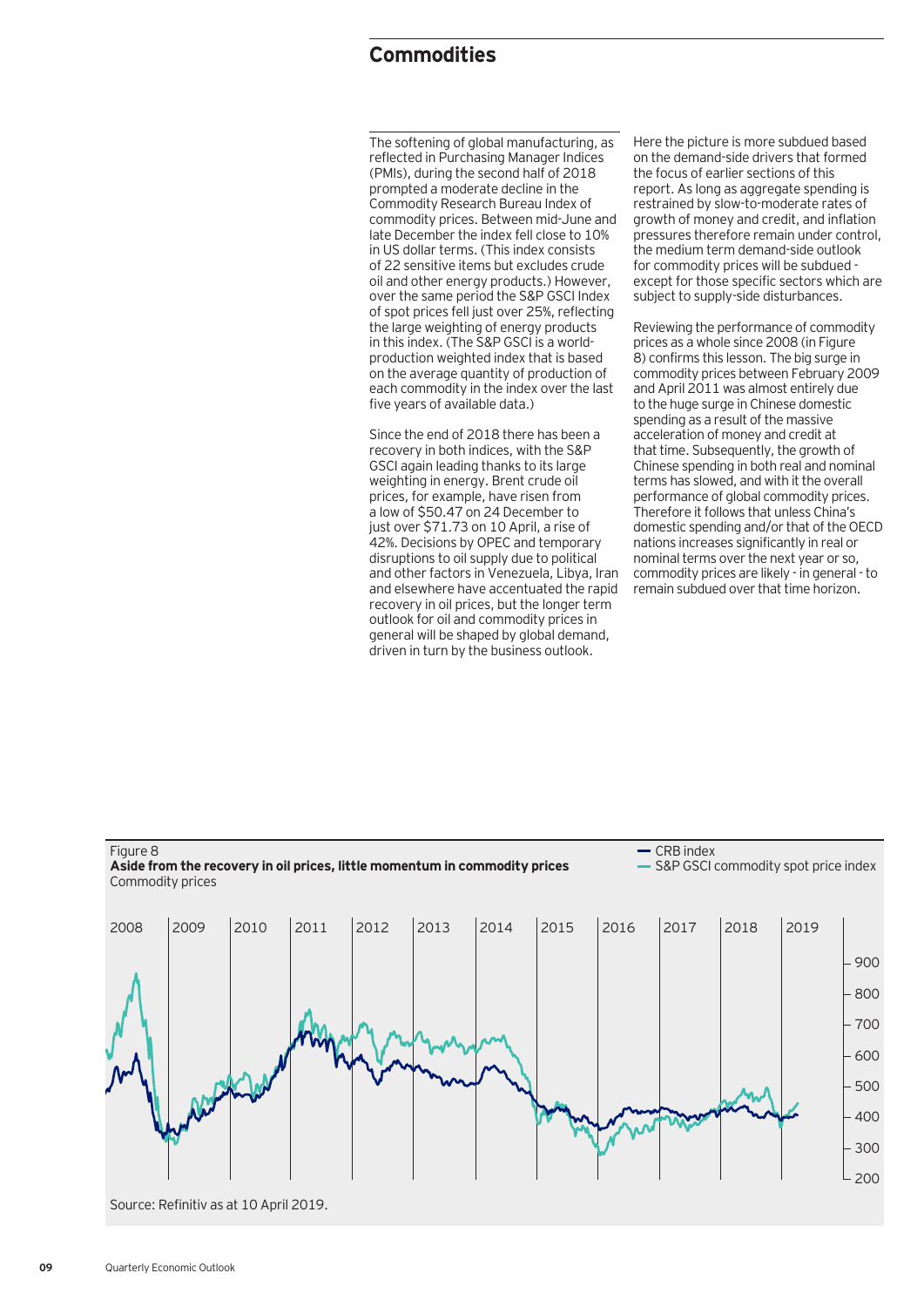# **Conclusion**

There was too much anxiety in financial markets about the risks of a US recession during the period October-December last year. The sell-off in markets was overdone in my opinion. The dangers of the very minor yield curve inversion, the leverage levels of the non-financial business sector, the threat of the Fed over-tightening, and the risks of a trade war were all, in my view, exaggerated. None of them on their own could have precipitated a recession.

For over two years my view has been, and remains, that the US current business cycle expansion is likely to be the longest in US recorded financial history (using the NBER data from the Business Cycle Dating Committee). The tenth anniversary of the start of the present expansion will come in June 2019. Aside from the improved

health of balance sheets in the US financial and household sectors, the most important fact is that inflation remains below 2%, implying that the Fed has no reason to tighten monetary policy in such a way as to end the expansion any time soon. This is the fundamental explanation of why the US and other equity markets have been recovering since 24 December 2018. Ultimately, asset prices, like the economy and inflation, are determined by the business cycle. As long as the business cycle continues to expand, it would be historically unprecedented if the asset markets were to deviate very much from the underlying profile of the business cycle.

**John Greenwood** Chief Economist, Invesco 10 April 2019